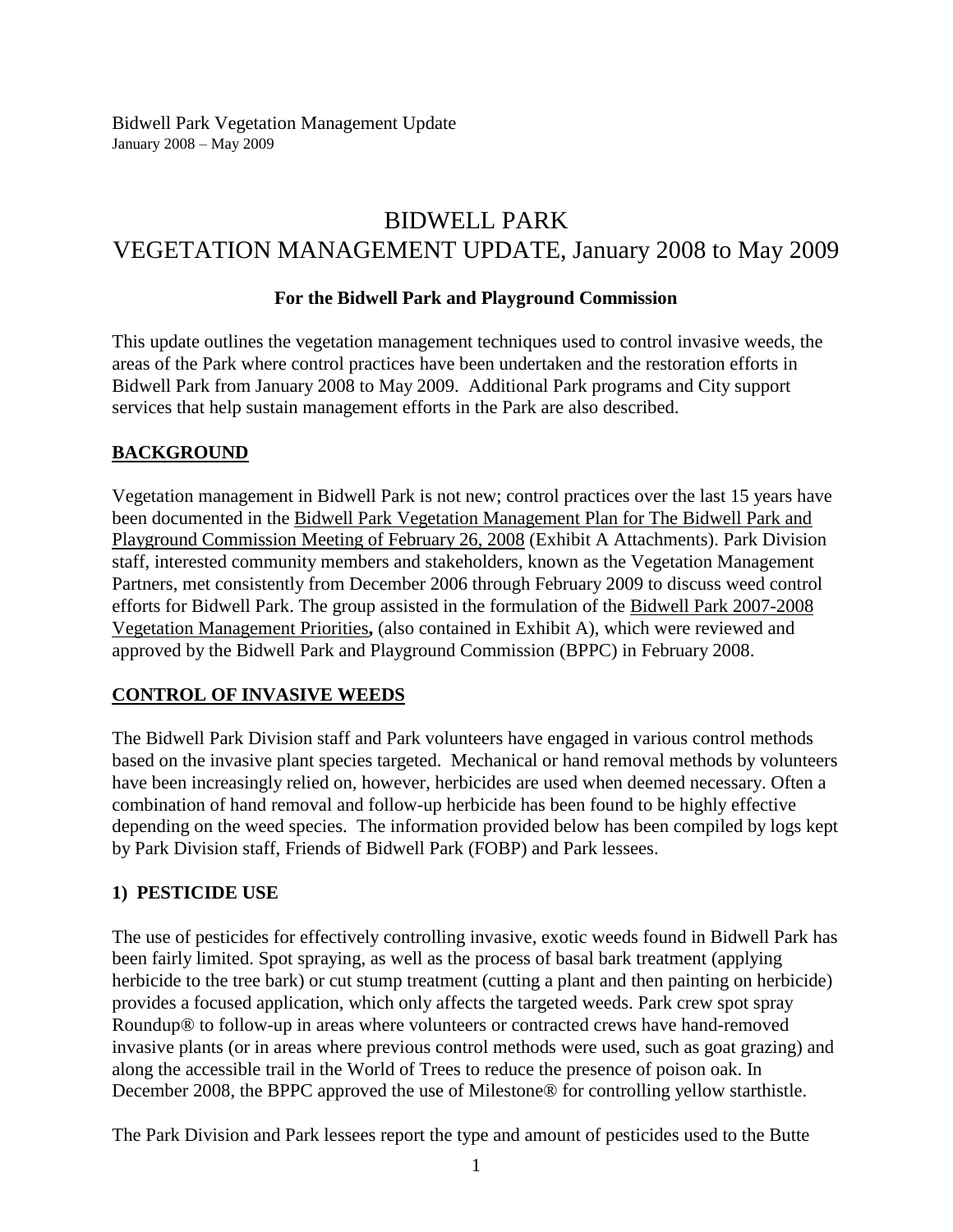County Agriculture Department.

# **Park Division Pesticide Applications**

Cork or Rock Elm Park staff conducted follow-up spray using Roundup® herbicide during September 2008 in the World of Trees. However, this did not appear to be effective as most of the plants resprouted in spring 2009.

### Himalayan Blackberry (*Rubus armeniacus*)

Park staff conducted follow up spraying of Roundup® herbicide on invasive blackberry in areas of previous work by volunteers, California Department of Forestry Salt Creek crew, and former goat grazing sites. Locations included: World of Trees; the Sycamore Restoration Area; the area between North Petersen Drive and the Vita Course across from picnic site 21; and in areas around picnic sites 24, 25, 34, and 35.

#### Japanese Privets *(Ligustrum japonicum)*

Park staff applied Roundup® to invasive privet trees after the Salt Creek crew cut down trees east of Caper Acres.

### Puncturevine *(Tribulus terrestris)*

The City of Chico contracts with an herbicide applicator who spot sprays Roundup® as a preemergent along the bike path on Upper Park Road from Wildwood Avenue to the Chico Community Observatory. Puncturevine has been controlled in this location for two years (2008 and 2009) with great success.

# Tree of Heaven (*ailanthus altissima*

A pesticide-certified FOBP volunteer provided a  $3<sup>rd</sup>$  year of ailanthus control with a basal bark application of Garlon 4® on ailanthus trees and root sprouts at Annie's Glen and the horse arena area, which were the park's 2 largest remaining infestations. Treatments take place in late summer and early fall so that the herbicide will translocate to the plant roots.

# Yellow Starthistle *(Centaurea solstitialis L.)*

In conjunction with a public education campaign encouraging park users to remove yellow starthistle, the BPPC approved the use of the herbicide Milestone® for a pilot project in the spring of 2008 to reduce the presence of starthistle along the trails north of the Chico Horse Arena. The application of Milestone® herbicide along this trail proved to be very effective based on visual monitoring – with a reduced number of YST appearing after the application.

With the success of the pilot project, the BPPC approved expanding the Milestone<sup>®</sup> pilot project to include the Middle Trail in Upper Park at its December 2008 meeting. The project was conducted under the auspices of the Urban Forest Manager. Two pesticide-certified volunteers (CSU, Chico agriculture students) in March 2009 applied Milestone® herbicide along the trail north of the Chico Horse Arena (at this stage of YST plant growth, Milestone serves as a preemergent). In May 2009, the volunteers applied the herbicide along the Middle Trail from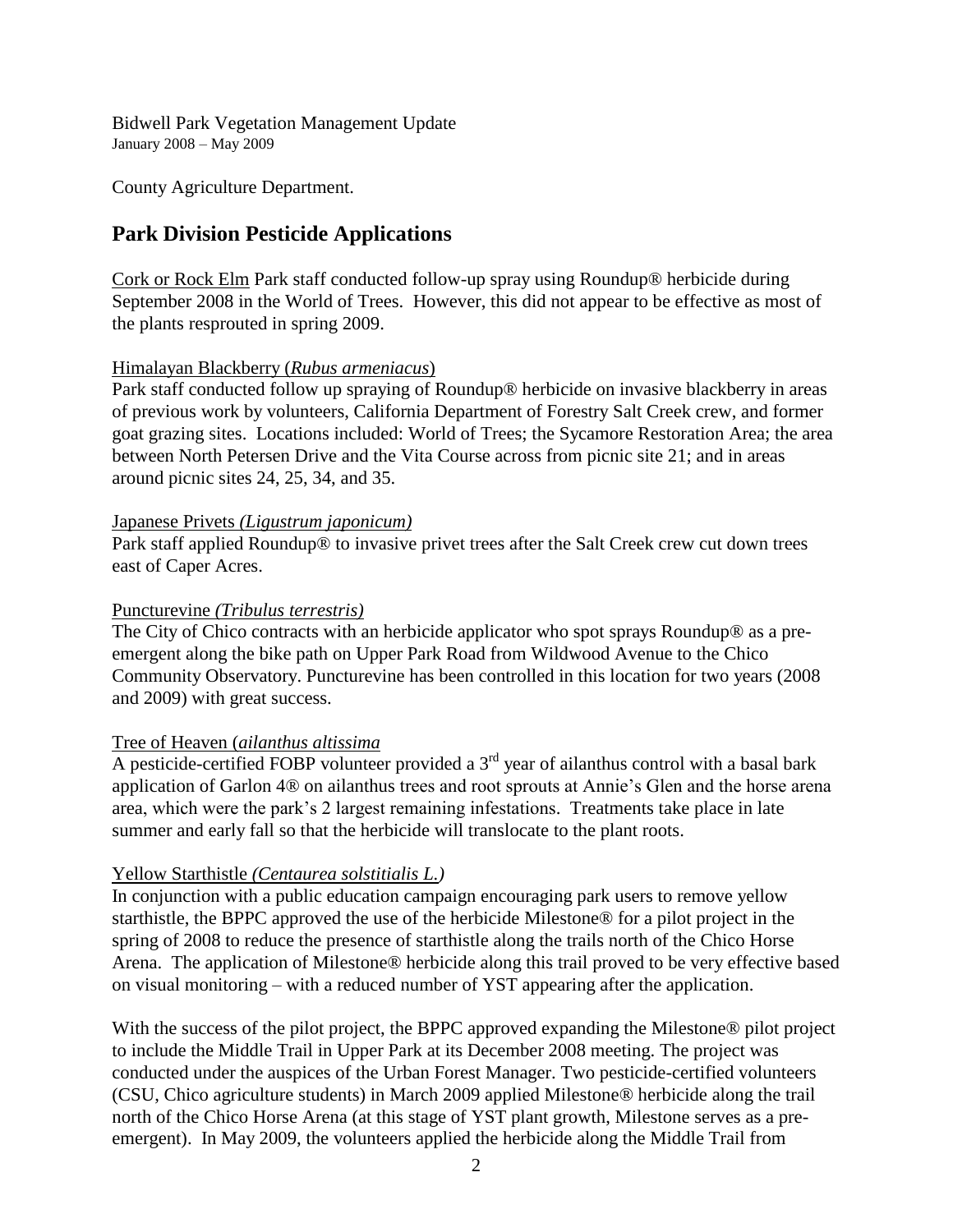parking lot A to the Chico Community Observatory. Park staff will review effectiveness of this spray.

# **Park Lessee Pesticide Applications**

# **Bidwell Golf Course**

The Bidwell Golf Course (BGC) reports that overall usage of herbicides on the golf course is kept to a minimum and mostly consists of spot spraying as a post emergent for clover and dallis grass. Once a year in March, the BGC applies a pre-emergent application to control for crab grass and goose grass.

Most of the golf course consists of common Bermuda grass, which tends to choke out a lot of weeds therefore, reducing the amount of herbicides applied. The overall chemical program at the course is reported to be only about 20% herbicides and about 80% plant protectant-based fungicides, mostly used on the greens. The fairways and tee's require no fungicides because they are Bermuda grass. Herbicides used at the course are Dimension®, as a pre-emergent to control crabgrass and goose grass along the fairways, tees, and some rough along main areas of play. Spot spraying of Confront® herbicide is used to control clover and spot spraying of Weed Hoe (MSMA) is used to control for dallis grass.

The areas treated are tees, fairways, and about 25 acres (out of the 65 acres) of rough close by the main areas of play, such as along the fairways and around tees and greens. The outer areas of rough furthest from the fairways, greens and tees are not treated to reduce cost, and minimize the impact on the sensitive environment and wildlife at the course.

# **Chico Area Recreation District (CARD)**

CARD's pesticide applications have been limited to Hooker Oak Recreation Area. CARD implemented a formal turf program in the spring of 2009 in an effort to improve the quality of grass in the sports fields at this popular recreation park. CARD staff applied Dimension®, a preemergent, twice to control crabgrass. Then at the end of May, they applied Speedzone® to control for clover to the 3 ball fields and some of the surrounding landscaped areas.

# **Chico Creek Nature Center**

Report to be delivered

# **Chico Equestrian Association**

The Chico Equestrian Association reports no use of herbicide around the horse arena.

# **2) HAND REMOVAL & MECHANICAL METHODS**

Park Division staff and volunteers most commonly hand remove invasive weeds or use garden/field tools such as shovels, hoes, loppers and Weed Wrenches to remove invasive weed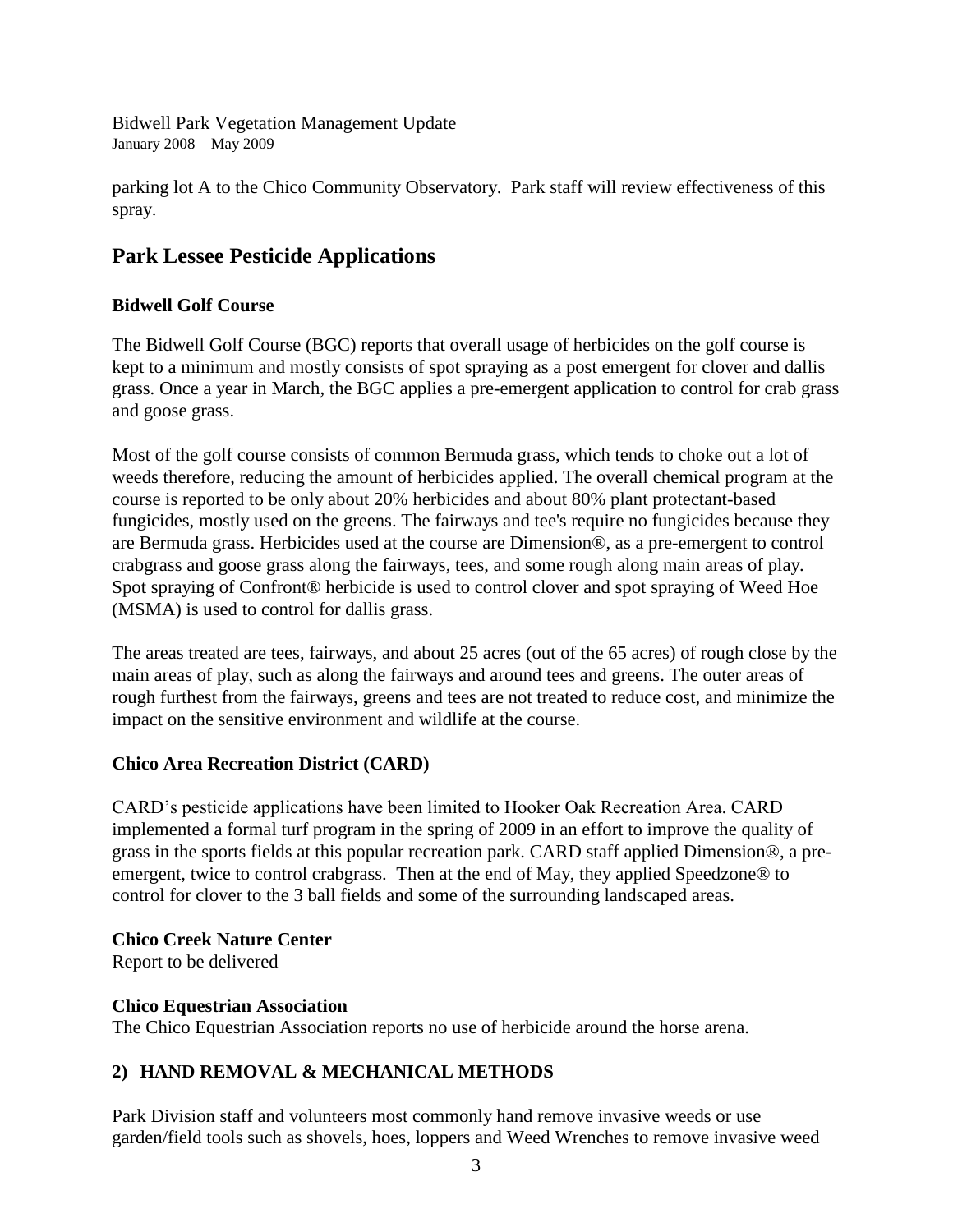species. An emphasis is placed on doing follow up volunteer work sessions in Bidwell Park areas where weed removal has already taken place. See Exhibit B Attachment -- Bidwell Park Volunteer Worksite Charts for 2008 and 2009.

# **Park Division Volunteer Program**

### Algerian and English Ivy *(Hedera canariensis and Hedera helix)*

Algerian and English ivy are abundant in Bidwell Park, probably introduced by neighboring properties and spread through birds. Several individuals who have adopted areas of the Park, hand remove ivy from the trees using small hand saws so as not to damage Valley Oaks and Sycamores. Areas where volunteers remove ivy: wooded area between picnic areas 2 and 3; area near picnic site 21 on both sides of N. Petersen Drive; area between picnic 24 and 25 and picnic area #39.

### American Pokeweed (*Phytolacca americana*)

American pokeweed is often the weed that returns once other weeds have been removed. It grows rapidly during the late spring and summer in areas where soil has been disturbed. An effective method for removing pokeweed is digging out 1/3 of the crown root. If berries (seeds) are present, volunteers remove and dispose of them. Areas of the Park where pokeweed has been removed are: Annie's Glen, the Caper Acres area, Sycamore Restoration site; along Woodland Avenue adjacent to One Mile Recreation Area; interior trail along creek just west of Sycamore Pool; area between Hwy 99 and Caper Acres; on the northeast side of the Sycamore Pool near the parking lot; along N. Petersen Drive; and along the northern side of the creek between Hooker Oak and Five Mile Recreation Area.

#### Bladder Senna (*Colutea arborescens*)

Since 2003, FOBP volunteers have been mapping and removing these shrubs using Weed Wrenches. Every year they monitor the 70 areas between One Mile and Five Mile where plants were found, pulling out new seedlings and any newly discovered larger plants. Removal efforts are limited to the winter and early spring due to the long tap roots of the plants. 193 hours were spent on this effort during this reporting period (1568 project hours to date).

#### Blessed Milk Thistle (*Silybum marianum*)

Volunteers remove this weed in the spring and summer with shovels in the Sycamore Restoration site and One Mile Recreation Areas.

#### Bur-chervil (*Anthriscus caucalis)*

Bur-chervil is easily removed by all ages in the early spring prior to the plant forming its Velcrolike sticky seeds. It also occupies areas where soil has been disturbed and has been removed in various locations throughout the Park.

# Common Mullein (*Verbascum thapsus)*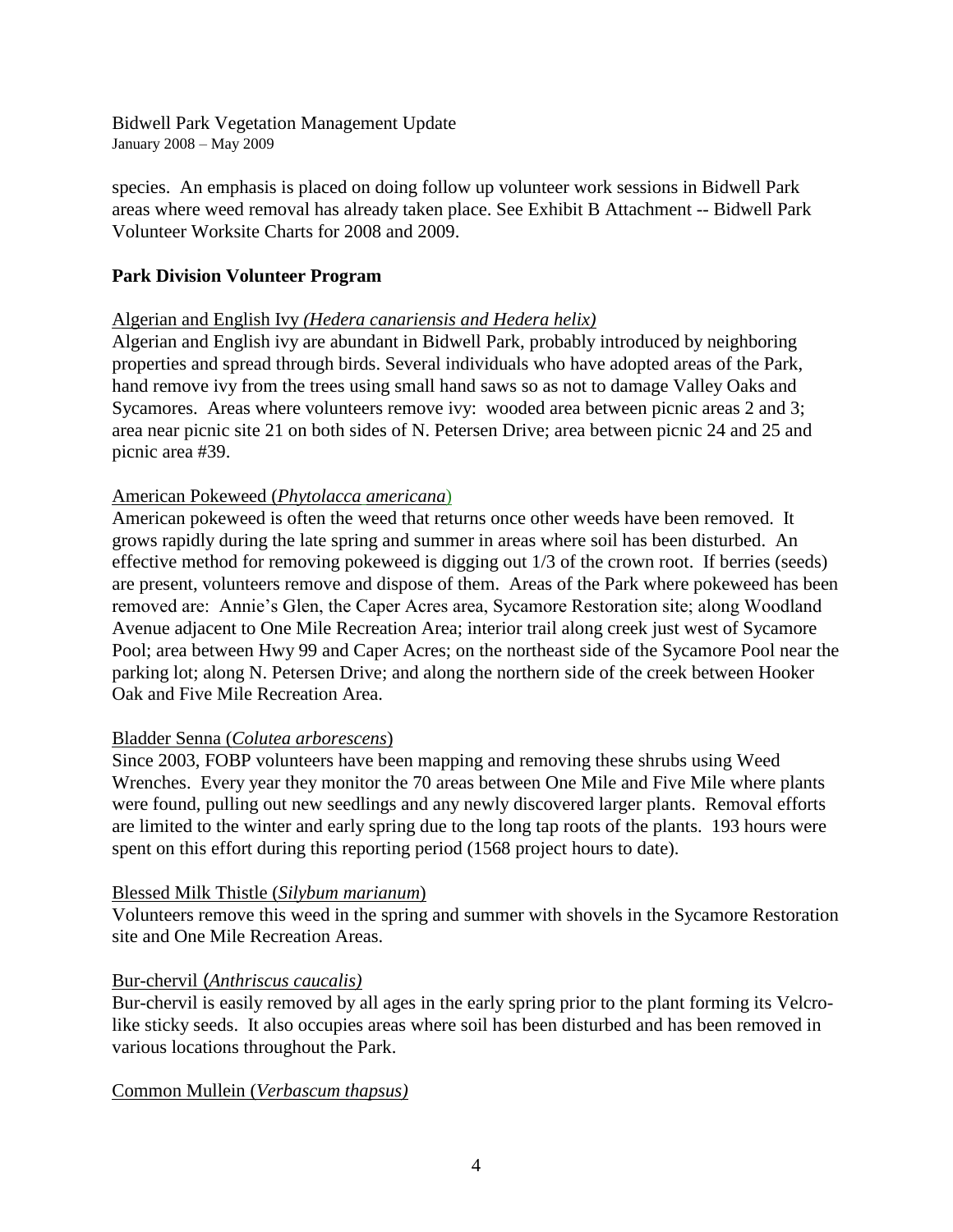Though not considered a priority weed, common mullein is becoming more common in restoration areas where other weeds have been removed. This is also an easy plant for young volunteers to hand remove.

#### English Hawthorn *(Crataegus laevigata)*

English hawthorn trees are one of the park's most serious plant invasions, based on reports from other areas which have tried to eradicate it and on its exponential rate of spread throughout Lower Park. In a test removal area near Madrone Ave., FOBP volunteers learned that only the smallest trees could be manually removed, even using Weed Wrenches when the soil was very wet. Eradication of this invasive species will probably require chain saw work and chipping, cut stump herbicide (Garlon 4) treatments, as well as restoration on a major scale.

### European Hackberry (*Celtis australis*)

In spring 2008, FOBP started to remove privet trees from the area between picnic sites 24 and 25. Once the privets were gone, a forest of hackberry trees was revealed. About 10 years prior, park staff had cut down several hundred large hackberry trees. These trees had all resprouted, each with several trunks and, in addition, there were tens of thousands of smaller hackberries that had sprouted in the areas newly exposed to sunlight and bare ground. Since then, FOBP has spent 790 hours removing hackberry trees as well as a few dozen smaller catalpa trees. Numerous Park Volunteer sessions and CCC volunteer and paid sessions have also taken place here. About 1/3 of the 2-acre area has been cleared, to date.

#### Giant Reed (*Arundo donax*)

In fall of 2008, their third and final year of a grant-funded project, the Big Chico Creek Watershed Alliance treated all of the arundo in Upper Bidwell Park and in Lindo Channel to West Sacramento Avenue with a foliar application of Aquamaster® (an aquatic formulation of Roundup) and Habitat®. This final treatment appears to have successfully eradicated most of the remaining arundo. However, this treatment is less effective on arundo which was previously cut down (as was most of the park's arundo) so follow-up monitoring will be required. Also, 4 arundo sites in Middle and Lower Park and Lost Park must continue to be monitored. See Attachment F for a history of arundo treatments in Bidwell Park.

#### Himalayan Blackberry *(Rubus armeniacus)*

The Park Division Volunteer Program has focused on removing small patches of blackberry in all of the restoration areas of Bidwell Park, such as Annie's Glen, Caper Acres, Cedar Grove, Five Mile Recreation Area, Hooker Oak, Lost Park, One Mile Recreation Area, the Sycamore Restoration site, picnic sites 8, 11, 12, 37 and 39 and along the Yahi Trail in Upper Bidwell Park.

Beginning in the spring of 2007, the Park Division's Volunteer Program focused on the mechanical removal of blackberry north of Caper Acres, in the area now referred to officially as the Sycamore Restoration Site. The Park Volunteer Program focused its efforts there, along with former daily Park volunteer Laura Nissim. By the spring of 2009, over 4.5 acres of land had been cleared of blackberry. The restoration area now includes areas north and east of the Council Ring. These acres have also been replanted with native plant species.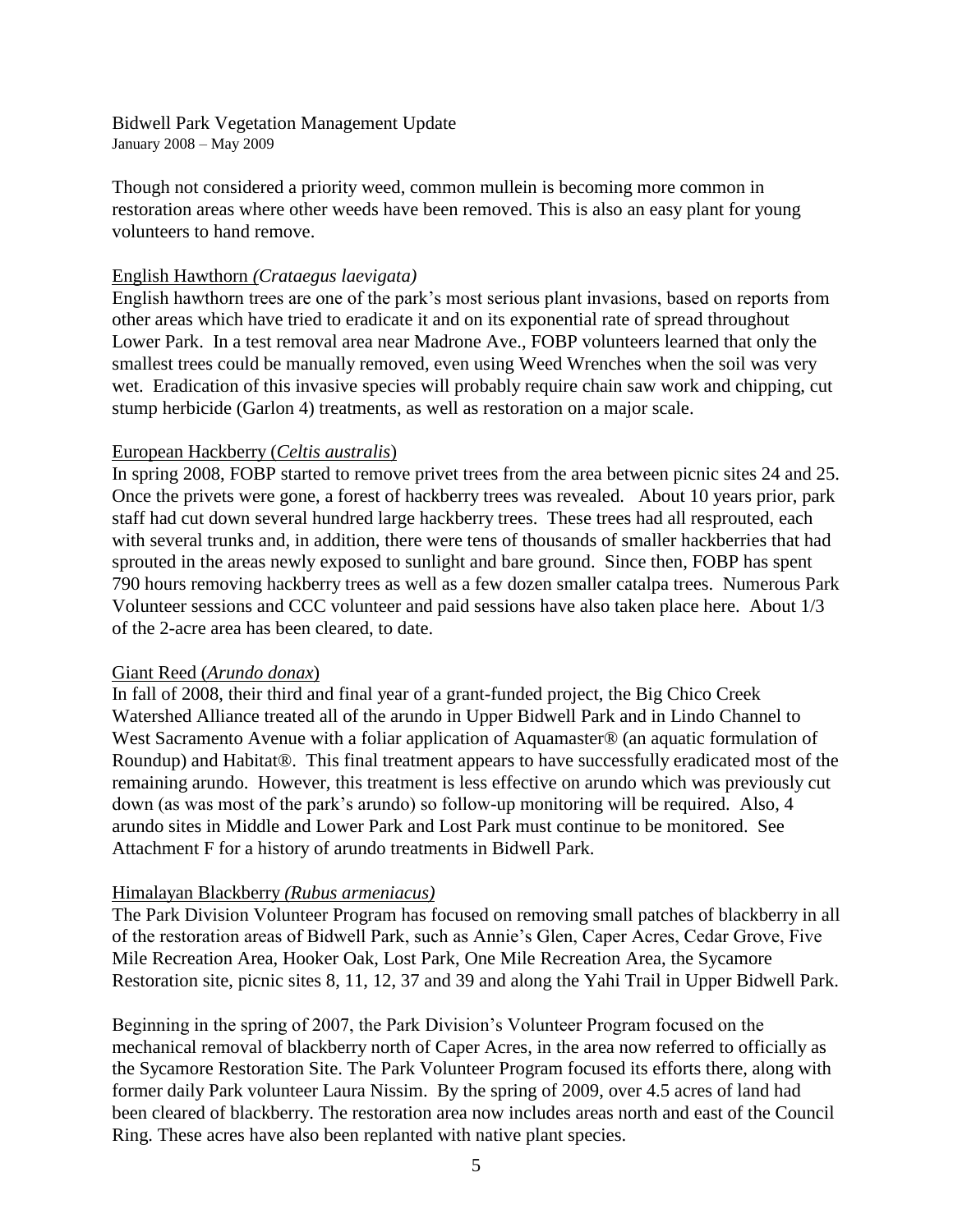### Japanese Privets *(Ligustrum japonicum)*

Japanese (and European) privets have been a focus of eradication by Friends of Bidwell Park since 2004, with support from the Park Division. FOBP volunteers regularly remove privets as part of their follow-up throughout Lower Park. In this reporting period, the group removed major privet infestations in the areas between the 2 paved park trails at the Madrone Ave. entrance and between picnic sites 24 and 25. They also continued to remove smaller privet infestations at many Lower Park locations, Hooker Oak Park and Five Mile for a total of 360 privet eradication hours during this reporting period (1968 project hours to date).

The Park Division's Volunteer Program have conducted numerous privet removal sessions in the area east of Caper Acres; a large area just west of Hwy 99 along South Park Drive; inside the Caper Acres fence line and, following up on FOBP's original removal sessions there, Five Mile Recreation Area. In April 2008, the Park Division hired a CA Department of Fire (CDF) Salt Creek crew to remove hundreds of large Japanese privet trees in Lower Park between the Crister and Madrone entrances. The work was not completed, however, due to the crew being called out to a fire.

The California Conservation Corps (CCC) with guidance from Susan Mason spent over 150 hours removing privets trees across Big Chico Creek from Cedar Grove in Lower Park in 2008.

#### Johnson Grass (*Sorghum halepense)*

Park volunteers have removed this agricultural grassy weed in the One Mile Recreation Area and Sycamore Restoration site for several years.

#### Periwinkle (*Vinca major*)

Park volunteers, often youths, hand-pull vinca. Some of the locations include adopted picnic sites #8, #11, #12, 27 and 37. Kids and Creeks' elementary school program has young volunteers remove vinca at the Sycamore Restoration site. They also remove it at Cedar Grove, along with the monthly Feather River Protogrove volunteers. Removal is practicable only when an entire area can be cleared to a boundary such as a road or trail; otherwise, the plants creep back into the cleared area.

#### Puncturevine *(Tribulus terrestris)*

FOBP volunteers monitor and remove puncturevine from Lost Park, Annie's Glen and Lower Bidwell Park. Former Park Commissioner David Wood monitored and removed puncturevine in Upper Park.

#### Spanish Broom (*Spartium junceum*)

The Mt. Lassen Chapter of the California Native Plant Society (CNPS) has been removing broom from Bidwell Park for many years. CNPS spent 118 hours in this effort during the Jan '08-May '09 time period, removing broom between the upper boundary of the park through Five Mile. Broom is not found along Big Chico Creek below Five Mile as its seeds are instead carried into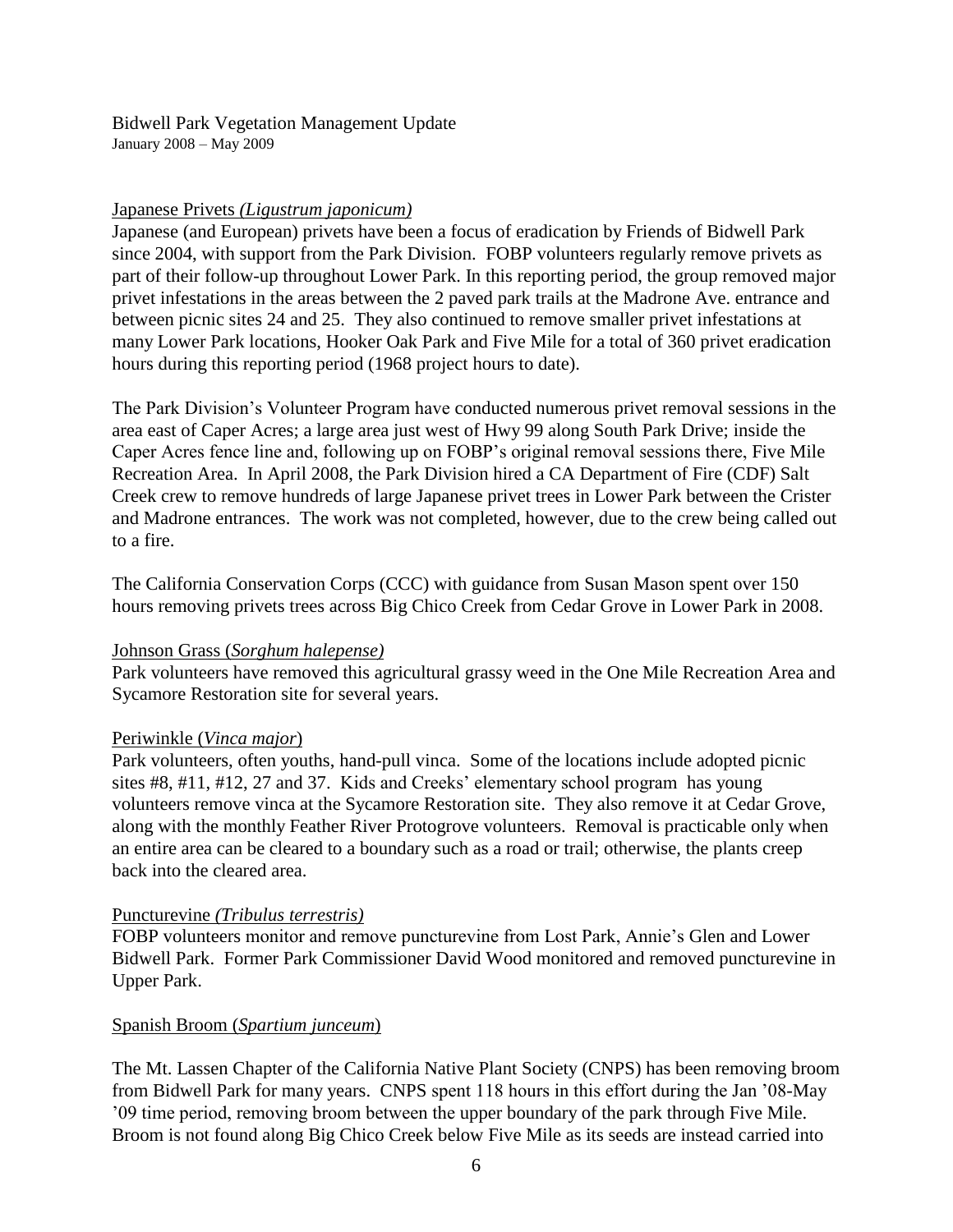Lindo Channel and the Sycamore Bypass during high water events. It should also be noted that the Forest Ranch Community Action Group BEEP (Broom Education and Eradication Program) and the Big Chico Creek Ecological Reserve (BCCER) have spent thousands of hours eradicating upstream broom populations, which are the seed source for plants in Bidwell Park. Also, BCCER employees have removed large broom infestations from the upper boundary to Iron Canyon.

# Thornless blackberry *(Rubus ulmifolius var. inermis)*

Park staff and FOBP prepared for a Salt Creek crew project removing thornless blackberry at picnic area #8 this spring, but the crew was called out to fight fires so the project was postponed. Because of their lack of thorns, this area is popular for illegal activities.

### Yellow starthistle *(Centaurea solstitialis)*

Manual removal of yellow starthistle was conducted over two work sessions at Hooker Oak Recreation Area's Sherwood Forest Disc Golf Course in March 2008 and two work sessions in May 2008 in the Lower Park meadow next to the Bryant Avenue Park entrance. As part of the public education campaign, individual volunteers joined the program manually removing YST at the Horseshoe Lake levee and parking lot C area, and west of parking lot B in Upper Park. Park neighbors started removing it along the Lower Park Meadow Trail as part of the campaign in 2008 and continue to remove this weed.

Individual volunteers continue to manually remove YST in the Lindo Channel Area and at Sherwood Forest Disc Golf Course.

# **PARK RESTORATION EFFORTS**

As the Volunteer Program's focus on invasive plant removal has increased, the need for restoring areas with plants native to Bidwell Park has become important. When weeds are removed without replanting the area, the same weed or equally invasive weeds such as American pokeweed or bur chervil fills in the disturbed soil.

# **1. Planting & Revegetation Efforts with Native Species**

Early restoration (or revegetation) efforts in Bidwell Park involved both planting new plants and transplanting of native species to the Park, taking place in various locations on a small scale. The Kids and Creeks Program (formerly Streaminders) planted around the Five Mile Recreation Area, Annie's Glen and Cedar Grove Areas as early as 1999.

The City of Chico has continued to support the Kids and Creeks (K&C) program of planting in the Park through an annual donation to K&C of native plants and by providing logistical support and tools for the program. From 2006 to 2008, K&C has supported the Park Division's restoration efforts by having elementary students remove invasive weeds and replant with native species at Cedar Grove, Five Mile Recreation Area, Council Ring and the Sycamore Restoration site. By planting in specific restoration areas, K&C's plantings can be cared for throughout the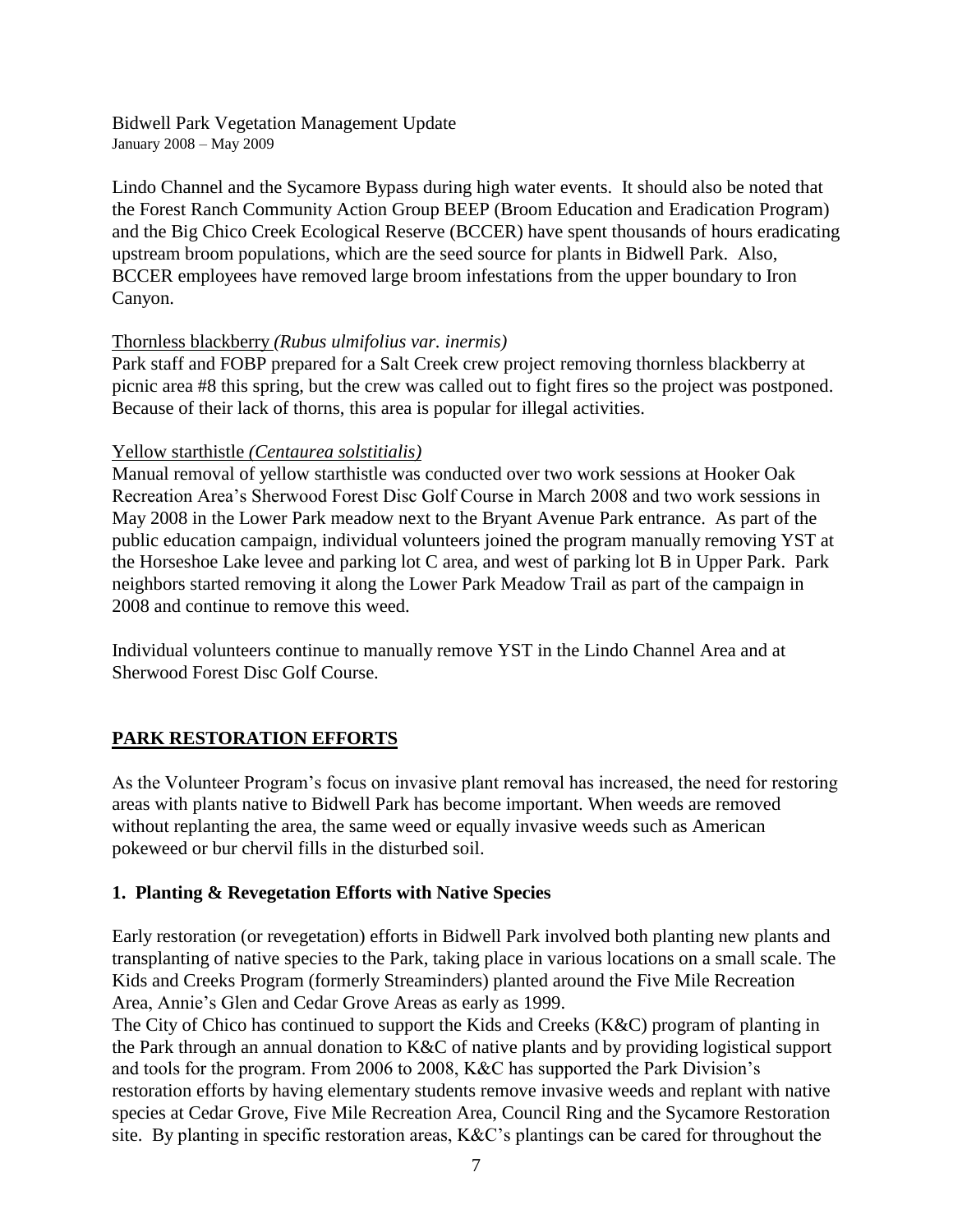year after their program year finishes.

In 2003 and 2004, Streaminders, under the direction of creek restoration specialist Roger Cole, began a grant-funded restoration project along Big Chico Creek adjacent to Sycamore baseball field at One Mile Recreation Area. Part of this project included the removal of Himalayan blackberry and the planting of native species along Big Chico Creek and in a large swale that runs through the site. The Streaminders project is now considered Phase I of the Sycamore Restoration Site.

In March 2007, Phase II of the Sycamore Restoration site was initiated through the efforts of daily Park volunteer Laura Nissim and the work of volunteers participating in the Park Division's *Volunteer Thursdays* and annual Park work days. These efforts resulted in the removal of approximately 3 acres of Himalayan blackberry north of Caper Acres in an area adjacent to and including part of Streaminders original restoration area. In removing blackberry and, in other areas, vinca, many beneficial, native plants in the Park were uncovered (elderberry, box elders, cottonwoods, native blackberry and others). With a native plant site plan produced by ecologist Rob Irwin, planting native species in the area has helped restore the acres.

In September 2008, Phase III of the restoration area was started by removing blackberry mounds north and east of the Council Ring. Revegetation efforts have included transplanting native plants, such as Santa Barbara sedge and planting native plants grown in the Chico High School greenhouse (project described below). As of May 2009, Phases II and III total approximately 4.5 acres of land cleared of blackberry.

# **2. Chico High School Native Plant Greenhouse Project**

In the summer of 2008, the Park Division formed a partnership with Horticulture teacher Quinn Mendez at Chico High School (CHS) in which her year-long horticulture students help cultivate California native plant species in the school greenhouse. With the advice and help of local ecologists and botanists, CHS horticulture students learned first hand about the native plants found in Bidwell Park and they planted over 20 Northern California plants in their school's green house.

An added bonus of the Park Division and CHS partnership has been the interaction of students with professionals from those various ecology and horticulture fields. Volunteering their time and expertise to work with the high school students and Bidwell Park's Volunteer Program are Mike Williams, biologist at Butte College and president of CA Native Plant Society, Mt. Lassen Chapter; Jim Dempsey, Environmental Scientist for the CA Department of Parks and Recreation; Paula Shapiro, native plant cultivator with Chico Propagates; and Rob Irwin, ecologist from EcoAnalysts. Susan Mason of Friends of Bidwell Park also presented information on invasive plants and how their presence affects the native plant balance in Bidwell Park. As part of the class, the local ecologists and botanists provided presentations and hands-on guidance in the greenhouse.

The class also took two field trips to the Park. A fall field trip included sharing information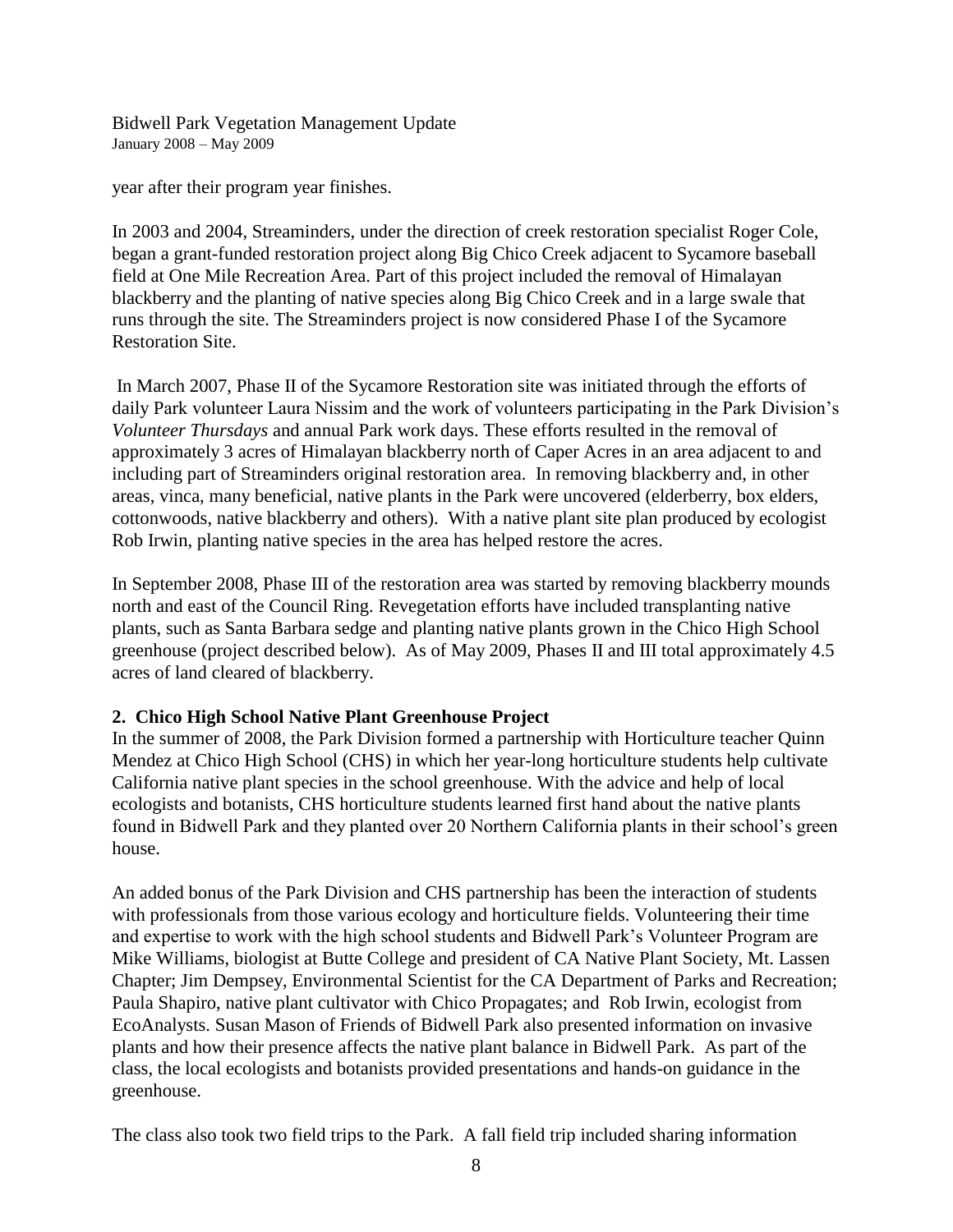about several native plants, including valley oak trees, spicebush, CA blackberry, mugwort and Santa Barbara sedge and they collected seeds and cuttings to plant upon returning to school. Their spring field day took place at the Sycamore Restoration site, where they removed invasive blackberry and then replanted the area with mugwort, elderberry, California blackberry and willow that they cultivated in their own greenhouse. The program will start again in the fall and Park volunteers are already collecting native plant seeds to supply the students for planting at the beginning of the school year.

# **3**. **Oak Regeneration**

Throughout 2003 to 2009, volunteers through the Park Division have been engaged in oak regeneration in areas designated as "regeneration" areas at One Mile, Cedar Grove and at Annie's Glen, in particular. Volunteers identified oak seedlings, staked the trees, and weeded and mulched around them to cut down the competition from annual grasses. During the summer of 2008, volunteer groups helped water blue and live oak seedlings east of Horseshoe Lake that were planted originally as a memorial planting.

# **4. Restoration Plants List**

To aid in selecting appropriate native plants for restored areas and to increase the variety of native plants to be used in park restoration projects, a list is being created of plants that will grow well in different habitats within the park. Initial entries are from existing local lists from CA State Parks, etc. As the plant inventory project progresses (see below), additions will be made from those findings also.

# **PARK PROJECTS THAT SUPPORT VEGETATION MANAGEMENT EFFORTS**

# **1. Bidwell Park Adaptive Management Framework and Mapping Internship Project**

The Park Division matched funding with a CSU Associated Students' sustainability grant throughout 2008, which supported a CSU graduate student Rebekah Funes' year-long internship. Ms. Funes GPS mapped all of the Park Division's volunteer work sites as well as several of the locations where control measures such as goat grazing had taken place (see Exhibit C in Attachments). This included a park tour with former Senior Park Ranger Bob Donohue to document all of the park vegetation projects that took place during his 20 years in Bidwell Park. Her culminating project report, "Effectiveness Monitoring in an Adaptive Management Framework, includes:

1) A description of the relationship between monitoring and assessment as critical to the adaptive management model

2) Recommendations on the next steps for implementing participatory monitoring in an adaptive management framework for Bidwell Park

3) A description of the process of initiating effectiveness monitoring for key natural resource management objectives in the Park's Natural Resource Management Plan.

# **2. Bidwell Park Plant Inventory**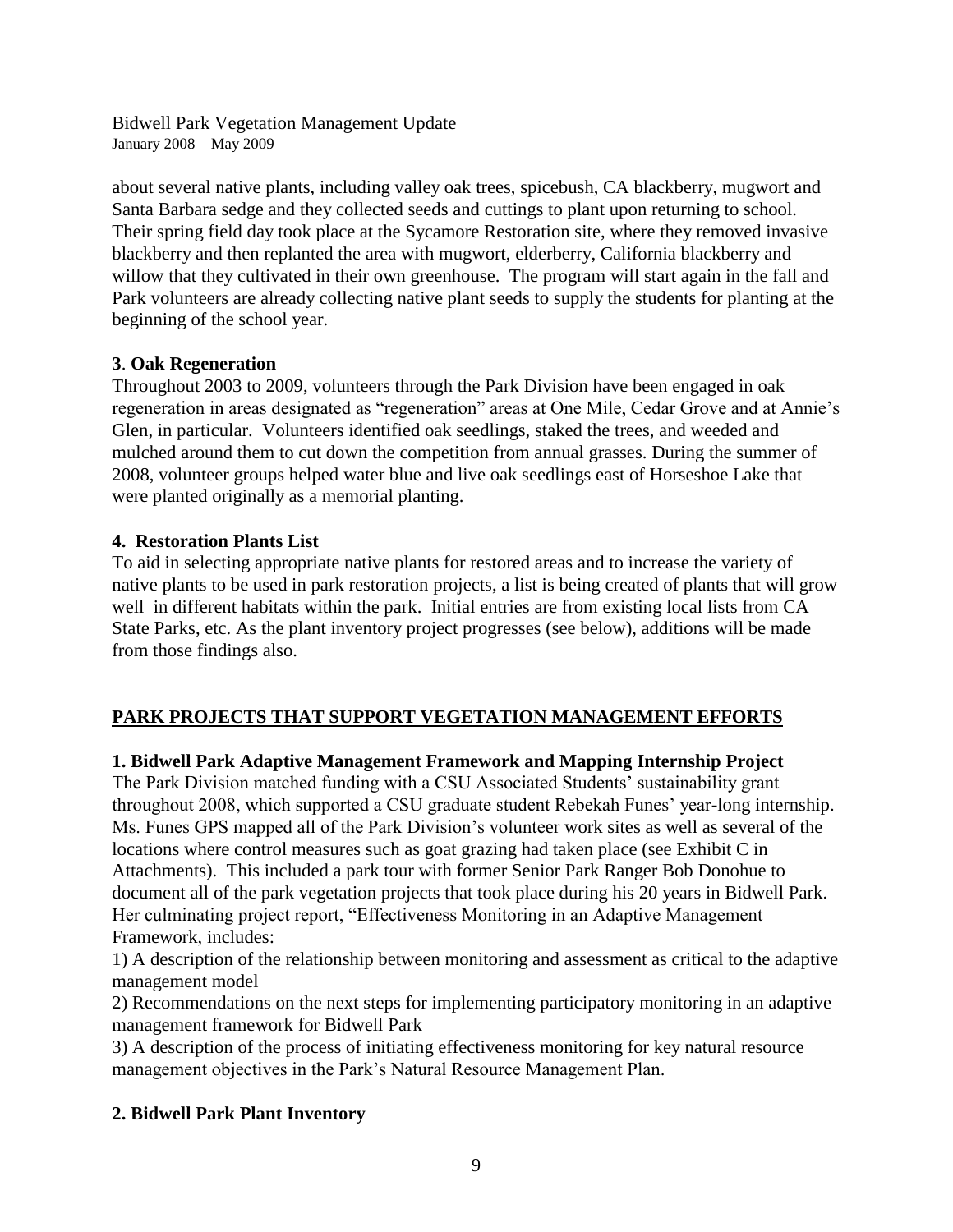Friends of Bidwell Park have started to prepare a complete inventory of plant species that are found in Bidwell Park. Botanist Lowell Ahart received permission from the GSD Director to collect specimens in the park. Dr. Ahart will mount the plant specimens collected so that can be used in the CSU Chico Herbarium and other herbaria. Josephine Guardino consolidated all credible existing lists of park plants and has enlisted the aid of local botanists to add their sightings to this plant inventory. Each of these species will be confirmed by field surveys. To date, about 600 native plant species and about 300 non-native plant species have been noted. One preliminary observation about the inventory is that, so far, FOBP has found that in Lower Park about 75% of the species are non-native, while in Upper Park, about 75% are native plants. The project is expected to take two to three years.

# **3. Park Work Zones**

In 2008, the Vegetation Management Partners discussed the need to divide the park into numbered zones to make it easier to track prior, current and future vegetation management projects as well as make it easier to direct volunteers to work sites. Park staff and FOBP volunteers started to prepare an initial map of proposed zones for Lower Park, but were hampered by the lack of a GIS layer for Lower Park that showed all of the park**'s** trails (which will be used to define the boundaries of park work areas). Once the trails have been mapped by volunteers and this layer has been created by the Chico Information Services (IS) Department, volunteers will create the zones map and update the veg. mgt databases with this zone information

# **4. Vegetation Management Partners Monthly Meetings**

The Vegetation Management Partners Group, made up of Park Division staff members, community members and Park stakeholders met monthly from December 2006 to February 2009 to discuss Bidwell Park's vegetation issues. The group was responsible for formulating the 2007- 2008 and proposed 2009 Vegetation Management Priorities for Bidwell Park (see Exhibit A in Attachments) that were adopted by the Bidwell Park and Playground Commission. The group also initiated the public education campaign to eradicate yellow starthistle.

# **5. GIS Vegetation Map Layers and Database**

Park staff and Rebekah Funes have worked with the city's IS Dept. to develop protocols for park GIS vegetative mapping layers and to develop the format for an invasive plant database to be used to document park weed infestations, treatment and monitoring. FOBP has already mapped a few species: bladder senna, Japanese privets, puncture, ailanthus and catalpa. A UC Davis graduate student, Clare Aslam, has mapped olive trees on the north side of Upper Park.

# **6. Vegetation Management Future Projects List**

Friends of Bidwell Park is preparing work plans for about 100 future vegetation management projects in the park. These plans will be used by the volunteer coordinator when groups call in wanting to volunteer but without a specific project in mind and also for activities on major park work days such as Earth Day and Make a Difference Day. See Attachment E for examples of site-specific and species-specific project documentation.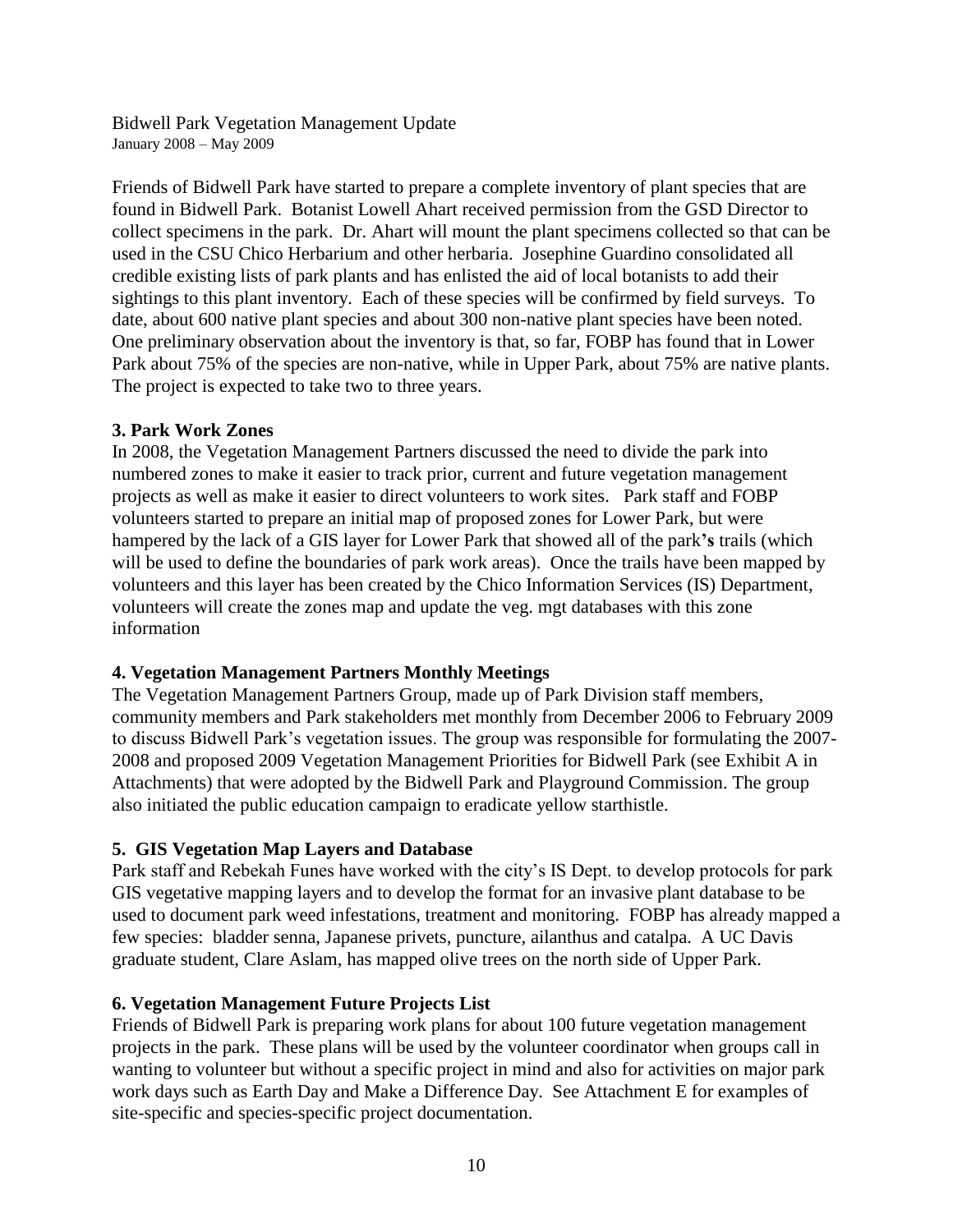# **NEEDED CITY SUPPORT SERVICES**

Volunteers provide most of the labor for Bidwell Park's invasive plant removal projects. However, some city support services are also needed and specific funding should be allocated in the Park's budget to provide these services. Currently only a fraction of these services are covered:

- Project planning, team leaders, volunteer recruitment and project follow-up monitoring
- The cost of debris boxes for the invasive plants that have been removed and park staff operating a loader to fill the box most efficiently. Alternatively, staff must provide a loader and dump truck, along with flaggers and a chain saw operator with multiple trips to the compost yard.
- Follow-up spot spraying of herbicide on regrowth in areas where major blackberry removal has taken place and on resprouting tree stumps as well as basal bark herbicide treatment on large invasive trees at the appropriate time of year.
- Removal of large invasive live trees and invasive trees that have been killed using herbicide or by girdling and which now present a fall hazard.
- Stump grinding, especially in areas where prior park work has created many resprouting stumps that are too large to be hand-removed or where the stumps are very visible to the public.
- Chain saw operators where it would be unsafe or impractical for volunteers to cut tree trunks using hand saws.
- The cost of obtaining necessary permits for work in riparian areas or when there are special species (e.g. elderberry) considerations.
- Professional advice regarding the most effective species-based eradication techniques, how to set removal priorities, and creation of restoration plans, including follow-up monitoring.
- City GIS services to provide maps and database support for the invasive plant mapping/monitoring projects. Park Division staff is working directly with the City's GIS Department on updating Park layers and creating the ability to GPS areas for use by both internal City and eventually external public users to aid with management efforts.
- Regular training for park staff about native and invasive plant identification and appropriate removal techniques for specific invasives. Perhaps it would be appropriate to design one park maintenance worker as the "invasives" specialist (as has been done for trail maintenance) and provide additional educational opportunities for that person.

~~~~~~~~~~~~~~~~~~

#### **Attachments:**

- Exhibit A: Bidwell Park Vegetation Management Plan for The Bidwell Park and Playground Commission Meeting of February 26, 2008
- Exhibit B: Bidwell Park Volunteer Worksite Charts for 2008 and 2009